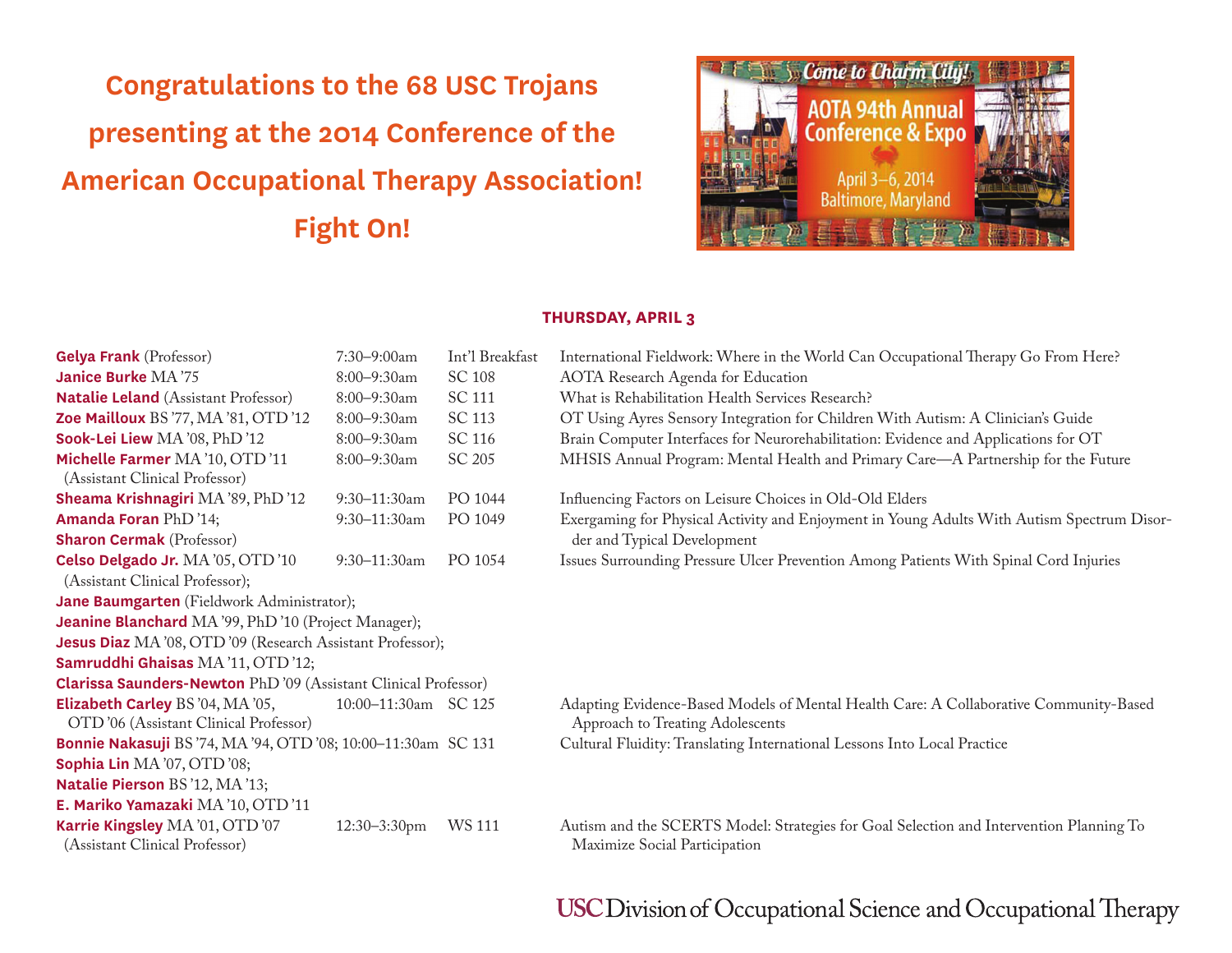| Wendy Wood MA '88, PhD '95                                               | 12:30-1:30pm   | RP 102        | The Dementia-Specific Lived Environment and Life Quality Moo<br>Application in Long-Term Care |
|--------------------------------------------------------------------------|----------------|---------------|-----------------------------------------------------------------------------------------------|
| <b>Rachel Proffitt</b> (Postdoctoral Fellow)                             | 12:30-1:30pm   | RP 103        | Initial Feasibility and User Testing of Microsoft Kinect™ as a Too                            |
| Myka Winder MA'10, OTD'11<br>(Assistant Clinical Professor)              | 12:30-2:30pm   | PO 4065       | Occupational Therapy for Panic Disorders and Anxiety Disorders                                |
| Kimberly Wilkinson MA '01, PhD '09                                       | $1:00-3:00$ pm | PO 2023       | Qualitative Research To Inform Clinical Practice With Children                                |
| <b>Zoe Mailloux</b> BS '77, MA '81, OTD '12;                             | $1:00-3:00$ pm | PO 2025       | Fidelity in Sensory Integration: Using Research To Guide Profess                              |
| Diane Parham MA '81;                                                     |                |               |                                                                                               |
| <b>Susanne Smith Roley</b> OTD'12 (Adjunct Assistant Clinical Professor) |                |               |                                                                                               |
| Michele Berro MA'88;                                                     | $1:00-3:00$ pm | PO 2068       | Rancho Works Enterprises: Rebuilding Lives One Skill at a Time                                |
| <b>Lisa Deshaies</b> (Adjunct Clinical Instructor)                       |                |               |                                                                                               |
| Sheama Krishnagiri MA '89, PhD '12                                       | $1:00-3:00$ pm | PO 2074       | The Occupational Needs of Frail Chinese Elder Immigrants for A                                |
| Elizabeth Pyatak MA '04, PhD '10<br>(Assistant Professor)                | $2:30-3:30$ pm | RP 111        | Psychosocial Influences on Chronic Disease Management Among<br><b>Adults With Diabetes</b>    |
| <b>Shain Davis MA '12, OTD '13</b>                                       | $2:30-3:30$ pm | <b>RP 111</b> | Young Adults With Diabetes Intervention Manual: A Lifestyle R                                 |
| Aaron Eakman PhD '07                                                     | $2:30-3:30$ pm | RP 112        | Meaning in Occupation: A Qualitative Meta-Synthesis in Suppor                                 |
|                                                                          |                |               |                                                                                               |

| Pamela Roberts (Clinical Adjunct Instructor); 8:00-9:30am SC 207 |                   | Development of Quality Improvement Measures in Occupational Therapy |                                                                                                                                               |
|------------------------------------------------------------------|-------------------|---------------------------------------------------------------------|-----------------------------------------------------------------------------------------------------------------------------------------------|
| <b>Natalie Leland</b> (Assistant Professor);                     |                   |                                                                     |                                                                                                                                               |
| <b>Shawn Phipps</b> BS'97 (Board of Councilors Member)           |                   |                                                                     |                                                                                                                                               |
| Alison Cogan MA'12, PhD'17;                                      | $8:00-9:00am$     | RP 206                                                              | Adapting the Pressure Ulcer Prevention Study Manual and Intervention fo                                                                       |
| Jesus Diaz MA'08, OTD'09 (Research Assistant Professor);         |                   |                                                                     |                                                                                                                                               |
| Erna Blanche MA'88, PhD'98 (Associate Clinical Professor)        |                   |                                                                     |                                                                                                                                               |
| Lori Breeden PhD'08                                              | $9:00-11:00am$    | PO 3010                                                             | Understanding the Experience of Stroke and the Client Identified Factors                                                                      |
| Kimberly Carter MA '09, OTD '14;                                 | $9:00-11:00am$    | PO 3053                                                             | Assessing and Understanding Pediatric Swallow With Modified Barium S                                                                          |
| Kary Rappaport BS'04                                             |                   |                                                                     |                                                                                                                                               |
| Jesus Diaz MA '08, OTD '09 (Research<br>Assistant Professor);    | $12:30 - 2:30$ pm | PO 4022                                                             | Engage: An Activity-Based Program for Underserved Youth in Los Angel                                                                          |
| Celso Delgado Jr. MA'05, OTD'10 (Assistant Clinical Professor)   |                   |                                                                     |                                                                                                                                               |
| Wendy Wood MA '88, PhD '95                                       | $12:30 - 2:30$ pm | PO 4073                                                             | Occupational Therapy and Time Use for People With Dementia in Long-<br>Confirming A Conceptual Model                                          |
| Mike McNulty MA '09, OTD '10<br>(Assistant Clinical Professor);  | $2:00-3:30$ pm    | SC 225                                                              | Best Foot Forward: Using Communications, Marketing, and Brand Manag<br>Optimize Your Professional Impact                                      |
| <b>Kimberly Kelton</b> (Director of Recruitment);                |                   |                                                                     |                                                                                                                                               |
| Shannon O'Brien MA'08, OTD'09 (Assistant Clinical Professor)     |                   |                                                                     |                                                                                                                                               |
| Nancy Bagatell MA '94, PhD '03                                   | $2:00-3:00$ pm    | RP 227                                                              | OT and Physical Therapy Students' Perceptions of an Interprofessional Ed                                                                      |
|                                                                  |                   |                                                                     | Barbara Gage (Research Adjunct Professor); 2:00–5:00pm AOTF Research Health Services Research: A Priority for Occupational Therapy in Healtho |
| <b>Natalie Leland</b> (Assistant Professor)                      |                   |                                                                     |                                                                                                                                               |
|                                                                  |                   |                                                                     |                                                                                                                                               |

| Wendy Wood MA'88, PhD'95                                                  | $12:30-1:30$ pm   | RP 102  | The Dementia-Specific Lived Environment and Life Quality Model: Action Research Aimed at<br>Application in Long-Term Care |
|---------------------------------------------------------------------------|-------------------|---------|---------------------------------------------------------------------------------------------------------------------------|
| <b>Rachel Proffitt</b> (Postdoctoral Fellow)                              | $12:30-1:30$ pm   | RP 103  | Initial Feasibility and User Testing of Microsoft Kinect™ as a Tool for Hand Rehabilitatiton                              |
| Myka Winder MA'10, OTD'11<br>(Assistant Clinical Professor)               | $12:30 - 2:30$ pm | PO 4065 | Occupational Therapy for Panic Disorders and Anxiety Disorders                                                            |
| Kimberly Wilkinson MA '01, PhD '09                                        | $1:00-3:00$ pm    | PO 2023 | Qualitative Research To Inform Clinical Practice With Children With Autism Spectrum Disorders                             |
| Zoe Mailloux BS '77, MA '81, OTD '12;                                     | $1:00-3:00$ pm    | PO 2025 | Fidelity in Sensory Integration: Using Research To Guide Professional Practice and Development                            |
| Diane Parham MA'81;                                                       |                   |         |                                                                                                                           |
| <b>Susanne Smith Roley</b> OTD '12 (Adjunct Assistant Clinical Professor) |                   |         |                                                                                                                           |
| Michele Berro MA'88;                                                      | $1:00-3:00$ pm    | PO 2068 | Rancho Works Enterprises: Rebuilding Lives One Skill at a Time                                                            |
| <b>Lisa Deshaies</b> (Adjunct Clinical Instructor)                        |                   |         |                                                                                                                           |
| Sheama Krishnagiri MA '89, PhD '12                                        | $1:00-3:00$ pm    | PO 2074 | The Occupational Needs of Frail Chinese Elder Immigrants for Aging in Place                                               |
| Elizabeth Pyatak MA'04, PhD'10<br>(Assistant Professor)                   | $2:30-3:30$ pm    | RP 111  | Psychosocial Influences on Chronic Disease Management Among Low-SES Minority Young<br><b>Adults With Diabetes</b>         |
| <b>Shain Davis</b> MA'12, OTD'13                                          | $2:30-3:30$ pm    | RP 111  | Young Adults With Diabetes Intervention Manual: A Lifestyle Redesign® Approach                                            |
| <b>Aaron Eakman PhD '07</b>                                               | $2:30-3:30$ pm    | RP 112  | Meaning in Occupation: A Qualitative Meta-Synthesis in Support of Therapeutic Occupation                                  |
|                                                                           |                   |         |                                                                                                                           |

### **FRIDAY, APRIL 4**

| Pamela Roberts (Clinical Adjunct Instructor); 8:00-9:30am SC 207      |                   |         | Development of Quality Improvement Measures in Occupational Therapy                                                     |  |  |
|-----------------------------------------------------------------------|-------------------|---------|-------------------------------------------------------------------------------------------------------------------------|--|--|
| <b>Natalie Leland</b> (Assistant Professor);                          |                   |         |                                                                                                                         |  |  |
| <b>Shawn Phipps</b> BS'97 (Board of Councilors Member)                |                   |         |                                                                                                                         |  |  |
| Alison Cogan MA '12, PhD '17;                                         | $8:00-9:00am$     | RP 206  | Adapting the Pressure Ulcer Prevention Study Manual and Intervention for a Veteran Population                           |  |  |
| Jesus Diaz MA'08, OTD'09 (Research Assistant Professor);              |                   |         |                                                                                                                         |  |  |
| <b>Erna Blanche</b> MA '88, PhD '98 (Associate Clinical Professor)    |                   |         |                                                                                                                         |  |  |
| Lori Breeden PhD'08                                                   | $9:00-11:00am$    | PO 3010 | Understanding the Experience of Stroke and the Client Identified Factors of a Successful Recovery                       |  |  |
| Kimberly Carter MA '09, OTD '14;                                      | $9:00-11:00$ am   | PO 3053 | Assessing and Understanding Pediatric Swallow With Modified Barium Swallow Study                                        |  |  |
| Kary Rappaport BS'04                                                  |                   |         |                                                                                                                         |  |  |
| Jesus Diaz MA '08, OTD '09 (Research<br>Assistant Professor);         | $12:30 - 2:30$ pm | PO 4022 | Engage: An Activity-Based Program for Underserved Youth in Los Angeles                                                  |  |  |
| Celso Delgado Jr. MA'05, OTD'10 (Assistant Clinical Professor)        |                   |         |                                                                                                                         |  |  |
| Wendy Wood MA'88, PhD'95                                              | $12:30 - 2:30$ pm | PO 4073 | Occupational Therapy and Time Use for People With Dementia in Long-Term Facilities:<br>Confirming A Conceptual Model    |  |  |
| Mike McNulty MA '09, OTD'10<br>(Assistant Clinical Professor);        | $2:00-3:30$ pm    | SC 225  | Best Foot Forward: Using Communications, Marketing, and Brand Management Basics To<br>Optimize Your Professional Impact |  |  |
| <b>Kimberly Kelton</b> (Director of Recruitment);                     |                   |         |                                                                                                                         |  |  |
| <b>Shannon O'Brien</b> MA '08, OTD '09 (Assistant Clinical Professor) |                   |         |                                                                                                                         |  |  |

 $O$ T and Physical Therapy Students' Perceptions of an Interprofessional Education Experience earch Health Services Research: A Priority for Occupational Therapy in Healthcare Reform

### USC Division of Occupational Science and Occupational Therapy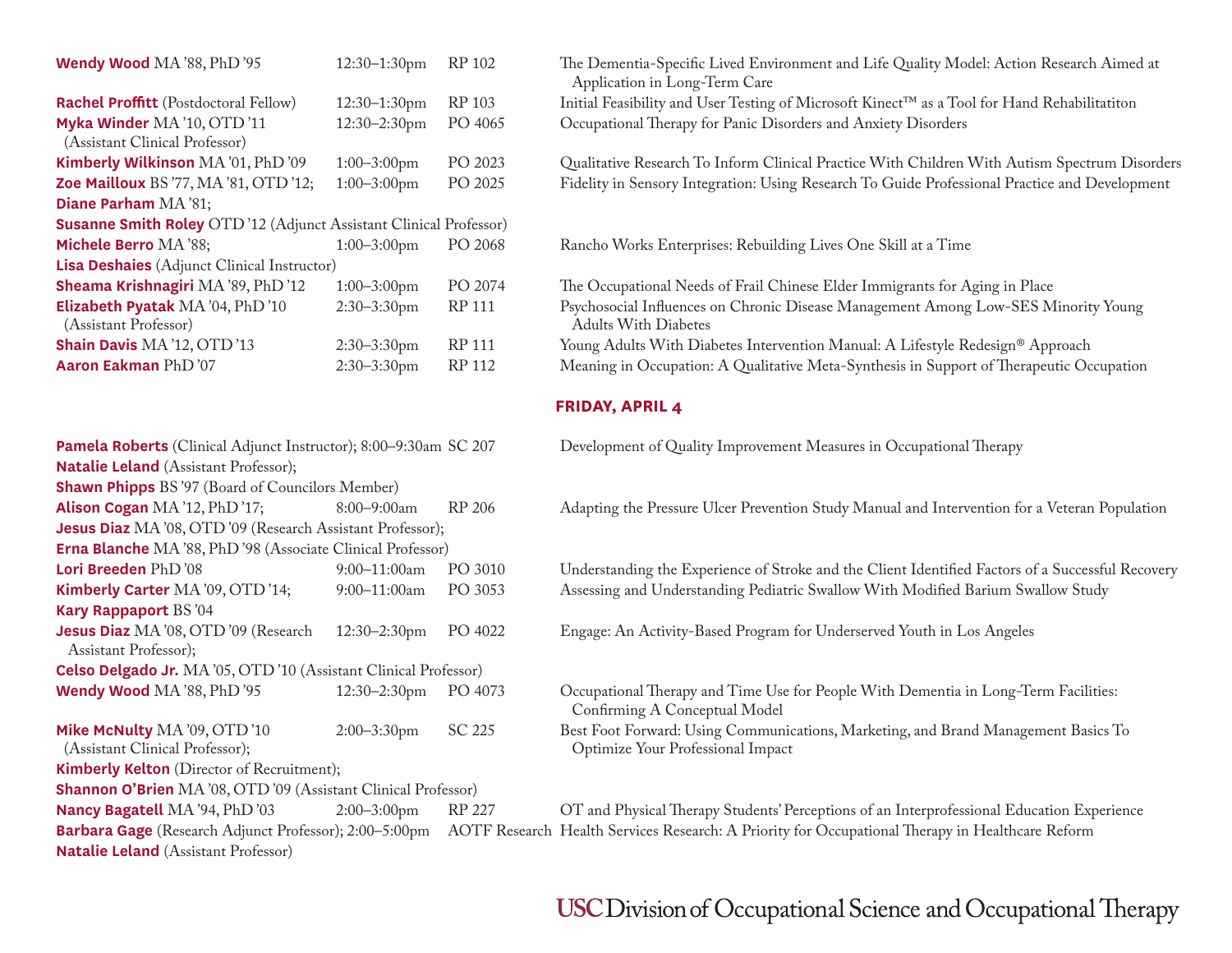| <b>Judy Hopkins BS '95, OTD '14;</b>                              | $3:00-5:00$ pm | <b>RWP 5085</b> | Preparing Children for Modified Barium Swallow Studies Using Video and Picture Social Stories                            |
|-------------------------------------------------------------------|----------------|-----------------|--------------------------------------------------------------------------------------------------------------------------|
| Briana Pollard BS'03, MA'07, OTD'08                               |                |                 |                                                                                                                          |
| Ashley Uyeshiro MA '10, OTD '11<br>(Assistant Clinical Professor) | $3:00-5:00$ pm | PO 5054         | An Interdisciplinary Approach to Student-Athlete Development                                                             |
| Leah Stein MA '06, PhD '13 (Postdoctoral 3:00-5:00pm<br>Fellow)   |                | PO 5070         | Oral Care and Sensory Sensitivities in Children With Autism Spectrum Disorders                                           |
| Julie Werner BS'07, MA'08, PhD'13                                 | $3:30-5:00$ pm | SC 235          | Understanding and Interpreting Neuroscience Research for Evidence-Based OT Practice                                      |
| Aaron Eakman PhD '07                                              | $4:00-5:00$ pm | RP 232          | Personal and Environmental Supports and Barriers to Participation for Adults Residing in an As<br>sisted Living Facility |

### **SATURDAY, APRIL 5**

| Aimee Levine-Dickman BS '05, MA '06                                         | 8:00-11:00am         | <b>WS 303</b> | Sensory Tools for Mindful Living                                                                                             |  |  |
|-----------------------------------------------------------------------------|----------------------|---------------|------------------------------------------------------------------------------------------------------------------------------|--|--|
| Arameh Anvarizadeh BS'05, MA'06,                                            | 8:00-9:30am          | SC 302        | AOTA Diversity in the Workforce: Perspectives From Emerging Leaders                                                          |  |  |
| OTD'07;                                                                     |                      |               |                                                                                                                              |  |  |
| D'Andre Holland MA '12, OTD '13                                             |                      |               |                                                                                                                              |  |  |
| Erna Blanche MA'88, PhD'98 (Associate 8:00-9:00am                           |                      | RP 301        | Latino Family Daily Experiences With Children With Autism                                                                    |  |  |
| Clinical Professor);                                                        |                      |               |                                                                                                                              |  |  |
| <b>Sharon Cermak</b> (Professor);                                           |                      |               |                                                                                                                              |  |  |
| Jesus Diaz MA'08, OTD'09 (Research Assistant Professor)                     |                      |               |                                                                                                                              |  |  |
| <b>Natalie Leland</b> (Assistant Professor);                                | 8:00-9:00am          | RP 305        | Relationship of Activity Engagement to Sleep Among Ethnically Diverse Older Adults                                           |  |  |
| <b>Stacey Schepens</b> (Research Assistant Professor)                       |                      |               |                                                                                                                              |  |  |
| Nancy Bagatell MA '94, PhD '03                                              | 9:00-11:00am         | PO 6015       | Sensory Processing Patterns of Children With Mental Health Concerns                                                          |  |  |
| Carlin Daley MA '06, OTD '07 (Assistant 9:00-11:00am<br>Clinical Professor) |                      | PO 6027       | Lifestyle Redesign® for Young Adults With ADHD: Providing Occupational Therapy Support<br>Services in Higher Education       |  |  |
| Kimberly Wilkinson MA'01, PhD'09                                            | 9:00-11:00am         | PO 6033       | Outcomes of Robotic Mobility Experience: Comparing Control Interfaces                                                        |  |  |
| Wendy Wood MA '88, PhD '95                                                  | 9:00-11:00am         | PO 6049       | The Dementia-Specific Lived Environment and Life Quality Model: Environmental Interventions<br>and Roles of Practitioners    |  |  |
| <b>Ann Marie Potter MA '95</b>                                              | $9:00-11:00am$       | PO 6071       | Addressing Driving Within Occupational Therapy Practice: Connecting the Dots Between Gener-<br>alists and Specialists        |  |  |
| Zoe Mailloux BS '77, MA '81, OTD '12;                                       | 10:00-11:00am RP 313 |               | Modification of the Postrotary Nystagmus Test for Evaluating Young Children                                                  |  |  |
| Annie Baltazar Mori MA '00, OTD '03;                                        |                      |               |                                                                                                                              |  |  |
| Tracy Becerra BS '05;                                                       |                      |               |                                                                                                                              |  |  |
| <b>Susanne Smith Roley</b> OTD '12 (Adjunct Assistant Clinical Professor)   |                      |               |                                                                                                                              |  |  |
| <b>Donna Breger Stanton MA '79</b>                                          | 12:30-2:30pm         | PO 7004       | The Perceived Utility of the Student Evaluation of Fieldwork Experience (SEFWE)                                              |  |  |
| Myka Winder MA '10, OTD '11 (Assistant 12:30-2:30pm<br>Clinical Professor)  |                      | PO 7019       | Lifestyle Modification for Irritable Bowel Syndrome                                                                          |  |  |
| Wendy Wood MA'88, PhD'95                                                    | 12:30-2:30pm         | PO 7050       | Functional Competence and Emotional Wellbeing for Long-Term Care Residents With Demen-<br>tia: Confirming a Conceptual Model |  |  |
| <b>Cheryl Ecker MA '96;</b>                                                 | 12:30-2:30pm         | PO 7078       | Infants and Toddlers: A New Assessment Tool To Evaluate Sensory Processing                                                   |  |  |

## USC Division of Occupational Science and Occupational Therapy